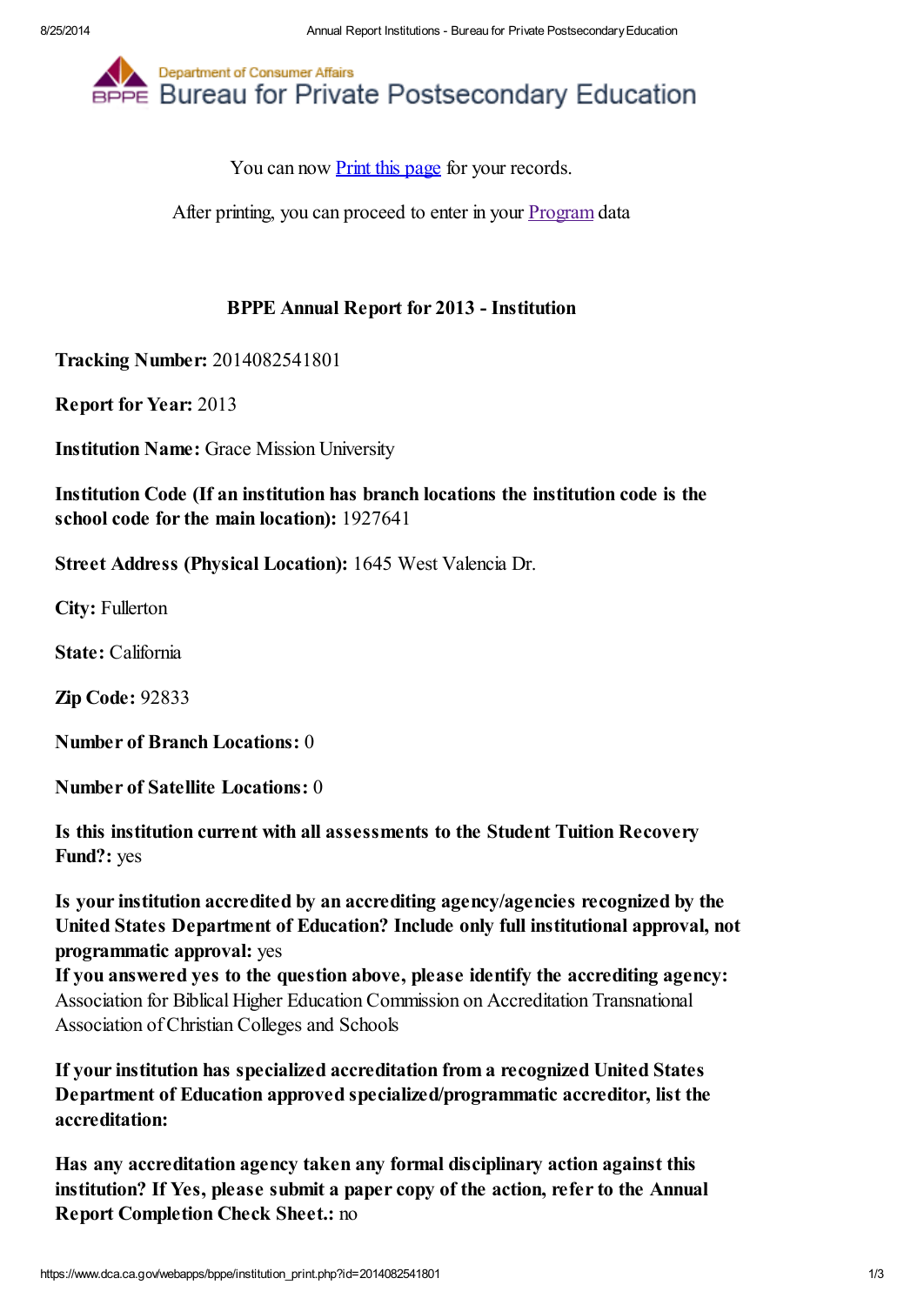Does your institution participate in federal financial aid programs under Title IV of the Federal Higher Education Act?: yes

Does your institution participate in veteran's financial aid education programs?: no

Does your institution participate in the Cal Grant program?: no

Is your institution on the California Eligible Training Provider List (ETPL)?: no

Is your institution receiving funds from the Work Investment Act (WIA) Program?: no

Does your institution participate in, or offer any additional financial aid program? yes

If yes, please indicate the name of the financial aid program: Tuition Assistance (TA) program

If your institution reports a Cohort Default Rate to the US Department of Education, enter the most recent three year cohort default rate reported to the U.S. Department of Education for this institution: 0

The percentage of students who in 2013 received federal student loans to help pay their cost of education at the school was: 5

Number of Doctorate Degrees Offered: 1

Number of Students enrolled in Doctorate level programs at this Institution: 12

Number of Master Degrees Offered: 2

Number of Students enrolled in Master level programs at this institution: 121

Number of Bachelor Degrees Offered: 1

Number of Students enrolled in Bachelor level programs at this institution: 110

Number of Associate Degrees Offered: 0

Number of Students enrolled in Associate l programs at this institution: 0

Number of Diploma or Certificate Programs Offered: 0

Number of Students enrolled in Diploma or Certificate programs at this institution: 0

Link to your Institution website: http://www.gm.edu

Link to your Performance Fact Sheet if it appears on your website: http://www.gm.edu/About\_Goals.html

Link to your Catalog if it appears on your website: http://www.gm.edu/imgbox/gmu/catalogue/GMU\_Academic\_Catalog.pdf